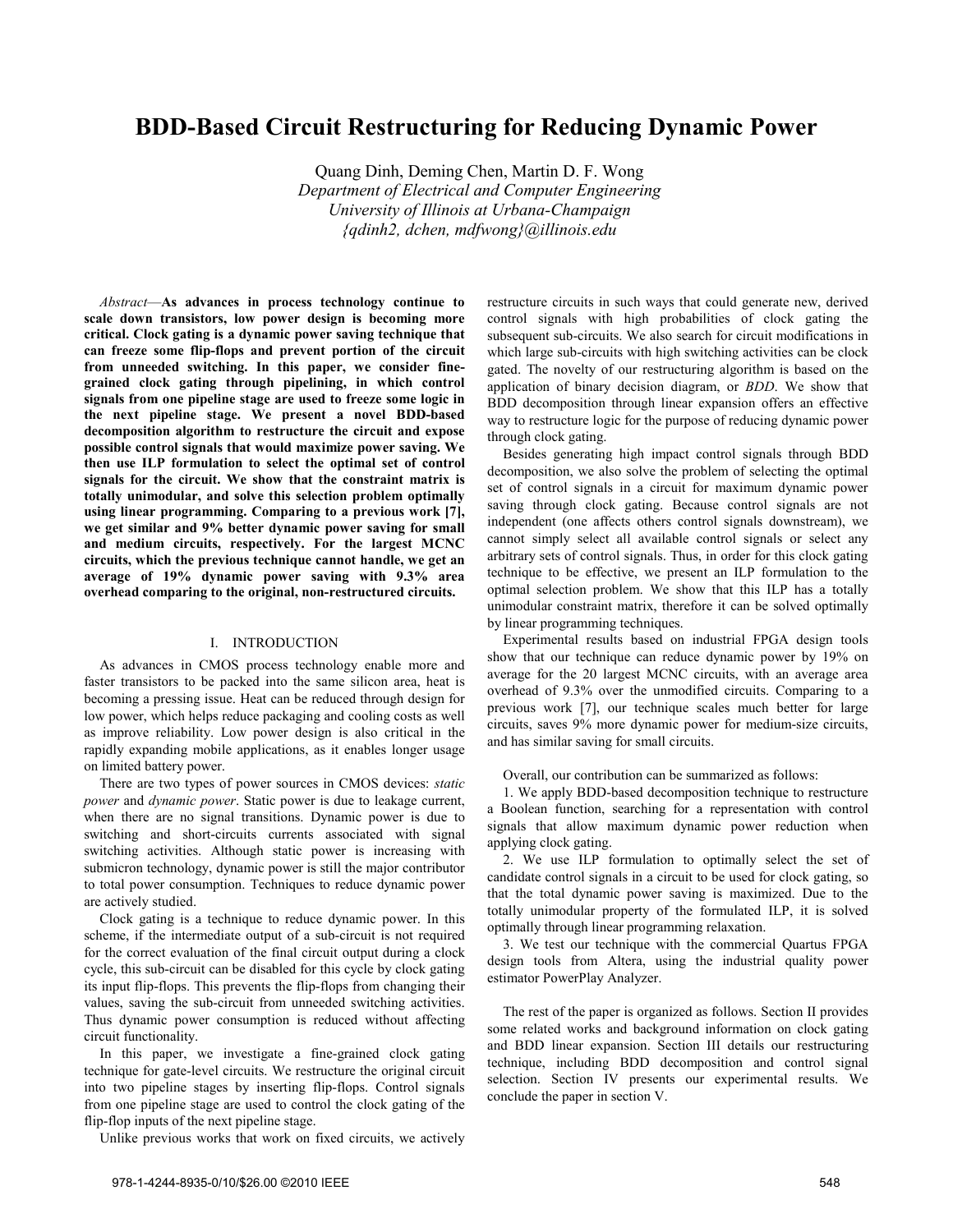# II. PRELIMINARIES AND RELATED WORKS

# *A. Dynamic Power Reduction and Clock Gating*

The dynamic power dissipation of a CMOS circuit is:

$$
P_{Dynamic} = 0.5 \times f \times V_{dd}^2 \times \sum_{i=1}^{n} C_i S_i
$$
 (1)

where *n* is the total number of gates, *f* is the clock frequency,  $V_{dd}$  is the supply voltage,  $C_i$  is the load capacitance for gate  $i$ , and  $S_i$  is the switching activity for gate *i*. Switching activity is the average number of transitions ( $0 \rightarrow 1$  and  $1 \rightarrow 0$ ) a signal switches per unit time. Reducing switching activity is an effective way to lower dynamic power.

Switching activity estimation is based on the concepts of *transition density* and *signal probability*, first developed in [1]. The *transition density* (or *switching activity*) of a logic signal is defined as the average number of transitions per unit time. The *signal probability* is defined as the fraction of the time that the signal is in the logic 1 state. [1] presented an efficient method of computing signal probabilities and switching activities of all signals in a circuit. We use this method for our work.

Switching activity can be reduced through retiming. Some of the works are discussed in [2][3][4], where flip-flops are moved around so that high switching activity signals can be latched and fewer transitions are propagated to subsequent logic. Another approach is glitch minimization, such as the works presented in [5] and [6].

A clock gating study was presented in [7]. In this work, some control signals are selected to clock gate other logic blocks. When a control signal takes on its controlling value, it dominates the clock gated logic and thus can safely prevent that block of logic from switching, without affecting the overall functionality of the circuit. However, in [7], the circuit structure is fixed, and the control signals can only be among those already present in the given circuit. In this work, we actively try decomposing the circuit in different ways, exposing new signals that can act as control signals. We can search for a better restructuring of the circuit that allows more clock gating opportunities. The algorithm presented in [7] relies on brute-force search of all possible combinations of control points, limiting its application to only very small circuits. In this paper, we present a novel ILP-based approach to find the optimal set of control points that are proven to be polynomial.

### *B. BDDs and Linear Expansion*

In this section, we provide a brief review of BDDs and linear decomposition based on BDD. BDDs were introduced by Lee [11] and popularized by Akers [12]. Then Bryant developed *reduced ordered BDDs* (ROBDDs) in [13], together with a set of efficient ROBDD operators. A BDD is a directed acyclic graph with two terminal nodes 0 and 1, representing a Boolean function. Each internal node is associated with an input variable of the Boolean function (an input variable can correspond to many nodes). This node has two outgoing edges: 0-edge pointing to the next node when the corresponding input variable is of logic 0, and similarly the 1-edge for logic 1. A ROBDD is a BDD where input variables are in the same fixed order for all paths of the graph, and every node represents a distinct function. In this paper, we refer to ROBDDs as BDDs. An example BDD with five input variables is illustrated in Fig. 2.

A BDD can be decomposed through cutting the BDD. Its direct effect is to re-express the BDD by two or more sub-BDDs. In this paper, we use the idea of linear expansion [14] to decompose a BDD. Fig. 1 shows the idea of linear expansion. On the left hand side,  $\{v_1, v_2,..., v_k\}$  is a cut set of the BDD. Based on this cut, the BDD can be decomposed into a summation of products of sub-BDDs shown on the right hand side. Such a decomposition exposes possible control signals that could maximize power saving through clock gating.



Fig. 1. Linear expansion of a BDD

The structure of BDDs provided a natural way of enumerating cuts for linear expansion. The left hand side of Fig. 2 shows five possible cuts of a BDD at different depth levels. Each cut partitions the input variables into two disjoint sets, the upper set and the lower set. Corresponding to each cut is a linear expansion. The right hand side of Fig. 2 illustrates the linear expansion on *cut2*. The different linear expansions produce immediate candidates for control signals, which can be evaluated for clock gating potential. Linear expansion also enables a dynamic programming approach, which can efficiently search through the decomposition space and generate the best cut for power saving through clock gating. This dynamic programming approach is similar to what was proposed in [10] although we use it for a totally different purpose. More details will be introduced later.



Fig. 2. An example BDD with 5 variables and its linear expansion on *cut2*:  $F = c_1f_1 + c_2f_2 + c_3$ 

#### III. CIRCUIT RESTRUCTURING FOR LOW-POWER

#### *A. Overview*

## *1. Clock Gating and Pipeline*

We implement clock gating by breaking the circuit into pipeline stages. As illustrated in Fig. 3a, in the original circuit, block F is controlled by block C. If the control signal C has the controlling value of logic 0, then the correct value of F is not required for the correct functionality of the circuit. Fig. 3b shows how F can be clock gated by C. The restructured circuit now has two pipeline stages: block C is in the first stage and block F is in the second stage. The flip-flops at the inputs of F only load new values when control signal C is of logic 1. Other flip-flops are inserted to keep signals synchronized.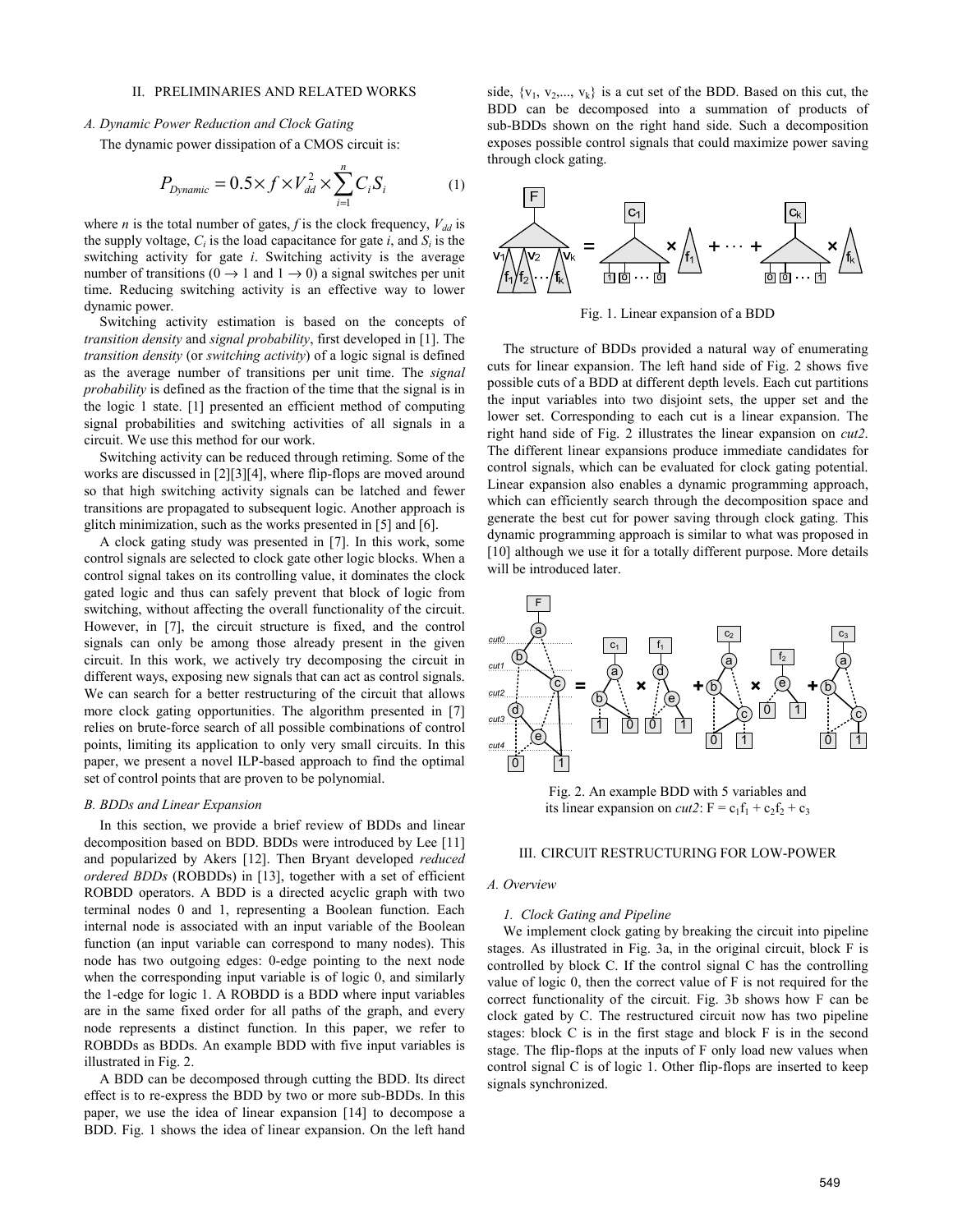

(b) Pipelined and clock gated circuit

# Fig. 3. Pipelining and Clock Gating.

The inserted flip-flops become overhead of this restructuring technique. They consume power and take up silicon area. We would like to keep this overhead under control, by limiting the number of flip-flops. Therefore, the overhead of a clock gating decomposition is estimated based on the number of inserted flipflops. For the example in Fig. 3, this overhead is computed from the number of inputs of block F plus 1 (the flip-flop for the control signal) and the dynamic power of one flip-flop *Pwr<sub>FF</sub>* :

$$
FF_{overhead}(F) = (|inputs(F)|+1) \times Pwr_{FF}
$$
 (2)

When the clock gated form is implemented, block F does not consume dynamic power when signal C takes the controlling value, which is logic 0 for the example in Fig. 3. Therefore, the expected dynamic power saving is:

$$
Pwr_{Saved} = \Pr\{C=0\} * Pwr(F) - FF_{overhead}(F)
$$
 (3)

Here  $Pr\{x=0\}$  and  $Pr\{x=1\}$  denote the probability of x being 0 and 1, resp.; and  $Pwr(f)$  denotes the dynamic power of function *f* . The estimation of these values is presented later in section III.C.3.

#### *2. Two-stage Pipeline and Exclusivity Constraint*

As illustrated in Fig. 4, when a combinational path in the circuit is clock gated twice or more at different locations, the overall delay on this path would be two clock cycles or more. This would make the restructuring impractical due to too much pipeline delay. Furthermore, deep pipeline requires more flip-flops for signal synchronization, and these extra flip-flops would introduce too much overhead. In this work, we limit the restructuring to a twostage pipeline.



Fig. 4. Multiple clock gating on one combinational path

This means that there would be exactly one flip-flop inserted on every combinational path from PIs to POs (flip-flops in the original circuits are also considered as pseudo PIs and POs). This flip-flop is used either for clock gating or just for signal synchronization. We call this the exclusivity constraint: any flip-flop inserted would exclude all its fan-in and fan-out edges from having another flipflop inserted. This is illustrated in Fig. 5.



Fig. 5. Exclusivity Constraint: no flip-flops can be in the fan-in or fan-out cones of the flip-flops

#### *3. Three Steps for Restructuring*

Our proposed circuit restructuring technique is divided into 3 steps: clustering and partial collapsing into supernodes, decomposition of each supernode into optimal clock gating form, and selection of supernodes to be clock gated.

In the first step, we use clustering and partial collapsing to turn the initial netlist into a network of supernodes. It is based on an iterative elimination framework that iteratively merges pairs of nodes to form larger nodes. The Boolean function of each supernode is represented by a BDD.

In the second step, we decompose each supernode into a form that is beneficial for clock gating. We take advantage of BDD linear expansion to quickly identify such power saving decompositions. We use a dynamic programming approach to efficiently search through the optimization space.

In the final step, we identify the optimal set of supernodes to be clock gated. Due to signal and timing dependency, not all supernodes can be clock gated using the decomposed form found in step 2. Formulating this problem as a max-cut problem, we then show how to solve the optimization problem optimally through a linear programming technique.

The overall algorithm is as follows:

| <b>Algorithm 1:</b> Overall algorithm                       |
|-------------------------------------------------------------|
| <b>Input:</b> A logic network                               |
| <b>Output:</b> A restructured circuit                       |
| 1. Collapse the network into a set of connected supernodes; |
| 2. foreach supernode do                                     |
| Perform BDD-based decomposition, find best clock            |
| gating form and the associated power saving;                |
| end                                                         |
| 3. Compute optimal set of supernodes to be clock gated;     |
| Replace selected supernodes with their clock gating forms;  |
|                                                             |

## *B. Clustering and Partial Collapsing*

In this step, the initial circuit netlist is turned into a network of supernodes. This is similar to other logic synthesis systems [15][16]. We use the clustering and partial collapsing algorithm in [10], which is based on an iterative elimination framework. In each iteration, a list of mergable node pairs is generated, and then node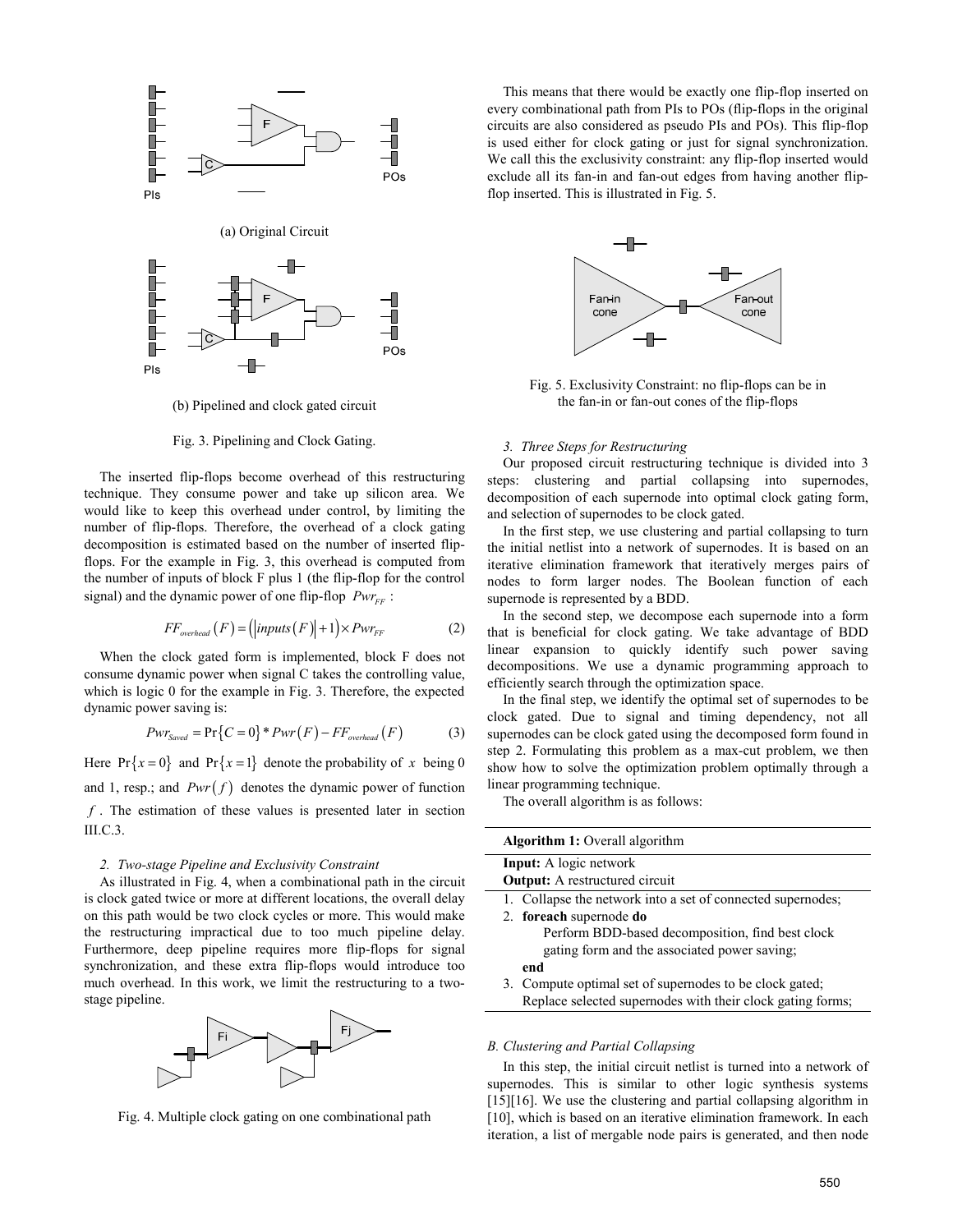pairs are merged in decreasing order of merging gains. The Boolean function of each node is represented by a BDD. The merging gains are assigned based on the number of BDD nodes after the merge. The algorithm terminates when there remain no mergable node pairs. An example of the resulting network of supernodes is shown in Fig. 6. Note that while circuits generally have multiple outputs, each supernode BDD is single output.



Fig. 6. A network of supernodes and its partitioning into two pipeline stages (section III.D)

# *C. BDD Decomposition of Each Supernode*

## *1. Clock gating based on BDD Linear Expansion*

The linear expansion of a BDD enables efficient exploration of different clock gating options for a given Boolean function. For example, assume that a function *F* is decomposed into  $F = (c_1 * f_1) + (c_2 * f_2) + (c_3 * f_3)$ , then some possible clock gating options and their potential savings are (illustrated in Fig. 7):

(a)  $c_i$  (when 0) is used to clock gate  $f_i$ . The potential power saving is:  $Pr{c_1 = 0} * Pwr(f_1) - FF_{overhead}(f_1)$ .

(b)  $f_2$  (when 0) is used to clock gate  $c_2$ . The potential power saving is:  $Pr{f_2 = 0} * Pwr(c_2) - FF_{overhead}(c_2)$ .



Fig. 7. Four different clock gating options for one linear expansion

(c)  $c_1 * f_3$  (when 1) is used to clock gate  $c_1 * f_1 + c_2 * f_2$ . The potential power saving is:

$$
Pr{c_3 * f_3 = 1} * Pwr(c_1 * f_1 + c_2 * f_2) - FF_{overhead}(c_1 * f_1 + c_2 * f_2)
$$

(d) Each of the sub-functions  $c_1$ ,  $f_1$ ,  $c_2$ ,  $f_2$ ,  $c_3$ ,  $f_3$  has a clock gated form itself. These clock gated form can be used directly in the decomposed structure of  $F$ . The potential power saving is simply the sum of power saving from each sub-function.

Some options are independent and can be combined together. An example is options (a) and (b) — their power savings can be added together. Other options, however, are inter-dependent and require some checking. For example, selecting option (c) would affect the power saving of option (a) and (b) (part of it is already counted for in (c)). Furthermore, because of the exclusivity constraint discussed in section III.A.2, clock gating option (c) would exclude options (a) and (b) from being clock gated.

#### *2. Dynamic Programming*

As seen in option (d) above, to find the clock gating option for *F* that offers the most power saving, we would need to know the best power saving of its sub-functions  $c_1$ ,  $f_1$ ,  $c_2$ ,  $f_2$ ,  $c_3$ ,  $f_3$  if these sub-functions are clock gated. This means we would need to recursively decompose a BDD into smaller and smaller sub-BDDs. The efficient way to do this is by dynamic programming, similar to the details presented in [10]. While [10] uses dynamic programming to optimize delay and identify a good mapping solution for FPGA, our goal is to find the best cut and clock gating option that would offer the most dynamic power saving when clock gated, which is completely different. Here we provide an overview of this dynamic programming algorithm, shown in Algorithm 2 below.

| Algorithm 2: Decomposition of one BDD for best clock gating       |  |  |  |  |  |
|-------------------------------------------------------------------|--|--|--|--|--|
| <b>Input:</b> A BDD $B$                                           |  |  |  |  |  |
| <b>Output:</b> The clock gating form with the most power saving   |  |  |  |  |  |
| for $l = 0$ to (number of input variables of B) do                |  |  |  |  |  |
| <b>foreach</b> sub-BDD S of depth $l$ do                          |  |  |  |  |  |
| $BestSaving = 0$ ;                                                |  |  |  |  |  |
| <b>foreach</b> cut $C$ of $S$ do                                  |  |  |  |  |  |
| Generate the linear expansion of S on cut $C$ ;                   |  |  |  |  |  |
| <b>foreach</b> clock gating option $O$ of the expansion <b>do</b> |  |  |  |  |  |
| Compute power saving <i>Saving</i> offered by option $O$ ;        |  |  |  |  |  |
| if Saving > BestSaving then                                       |  |  |  |  |  |
| $BestSaving = Saving;$                                            |  |  |  |  |  |
| Record this clock gating form $O$ for sub-BDD $S$ ;               |  |  |  |  |  |
| end                                                               |  |  |  |  |  |
| end                                                               |  |  |  |  |  |
| end                                                               |  |  |  |  |  |
| $PowerSwing(S) = BestSaving;$                                     |  |  |  |  |  |
| end                                                               |  |  |  |  |  |
| end                                                               |  |  |  |  |  |

We decompose all possible sub-BDDs of a BDD in the order of increasing depth: all depth-0 sub-BDDs are decomposed first, then all depth-1 sub-BDDs, and so on until the final BDD. In this way, when it comes to evaluate different way of clock gating for a sub-BDD, the best clock gated forms and the corresponding power savings of all its sub-functions are already computed and available from previous iterations.

For each sub-BDD, all possible cut levels are enumerated to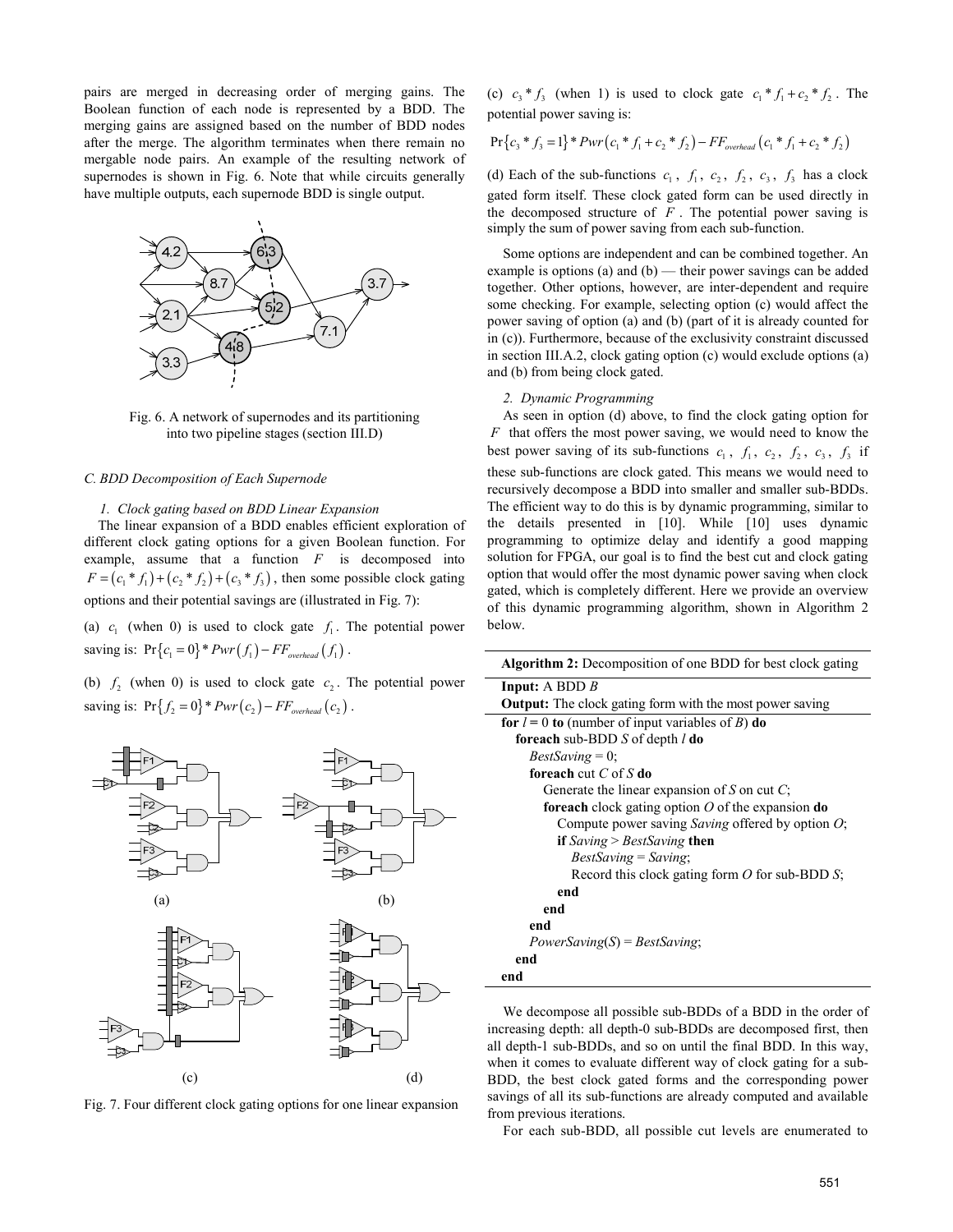generate different linear expansions (refer to Fig. 2). For each of these linear expansions, all possible clock gating options—as discussed in the previous section—are considered (refer to Fig. 7). Again, these include the option (d) of directly using the best clock gated forms of the sub-functions, which is enabled by the dynamic programming approach. Finally, we pick out the clock gating option that offers the most power saving for this sub-BDD. The best clock gating option and its corresponding power saving is recorded for later uses when decomposing larger sub-BDDs.

The complexity of this dynamic programming algorithm is  $O(n^2 N^2)$ , where *n* is the number of input variables, and *N* is the size of the BDD. As analyzed in [10], the number of sub-BDDs is  $O(nN^2)$ , the number of cuts for each sub-BDD is  $O(n)$ , and the number of clock gating options for each cut is  $O(1)$ . We limit the BDD size in our algorithm (up to 200), so the algorithm is fast.

# *3. Signal Probability and Power Estimation*

To compare between different clock gating forms and select the best form, we need to estimate their power saving potentials. This requires estimations of the signal probabilities of the gating signals, as well as the dynamic power of the clock gated blocks. We estimate both of these values from the signal probabilities.

We first estimate signal probability  $Pr\{n = 1\}$  for each node *n* 

in a BDD, propagating from the two terminal nodes up to the root node; this is a standard operation on BDDs [1]. Then, the switching activity of a node *n* is estimated as the probability of signal transition on  $n$  in any cycle  $[1]$ :

$$
SW(n) = 2 \times \Pr\{n = 0\} \times \Pr\{n = 1\}
$$
 (4)

Finally, the dynamic power of a BDD (or a sub-BDD) is estimated as the sum of the switching activities of all its internal nodes.



Fig. 8. Special decompositions for clock gating: AND, OR, MUX

#### *4. Special Decompositions*

There are four special decompositions that could offer better decompositions than linear expansion [10]. Three of these decompositions—AND, OR, and MUX—are suitable for clock gating, because of an available control signal that allows clock gating when it takes the controlling value (logic 0 for AND and logic 1 for OR). For MUX decomposition, the control signal would gate either of the two options F1 or F2 depending on its logic value. These are illustrated in Fig. 8. The remaining XNOR decomposition is not suitable for clock gating, as it has no possible control signal. We check these special decompositions and use them instead of linear expansion when encountered.

# *D. Selection of Supernodes*

#### *1. Problem*

After we have found the optimal decomposed form and the power saving potential for each supernode, the final problem is to select a set of supernodes in the network to be clock gated. Due to the exclusivity constraint, we cannot simply clock gate all supernodes. Instead, we need to find the best set of supernodes that have the maximum total power saving while satisfying the exclusivity constraint.

To address this problem, we view the circuit as being partitioned into two pipeline stages. The pipeline boundary cut through some of the supernodes. Those supernodes can then be clock gated in the optimal decomposed forms found in section III.C, contributing their share of power saving. This is illustrated in Fig. 6. In this example, the three darker supernodes on the pipeline boundary provide a total power saving of 16.3.

#### *2. Max-Cut Formulation*

The partitioning of the circuit into two pipeline stages can be viewed as a cut through the circuit graph. Similar to the wellknown min-cut problem, we would like to assign costs, or rewards, to the edges. This can be obtained by splitting each supernode into two nodes, with an edge connecting these two nodes assigned the reward value of the power saving of the supernode. All original edges have zero rewards. Fig. 9 demonstrates this transformation.



Fig. 9. Max-Cut Formulation for the network in Fig. 6

Max-Cut Problem:

*Input:* A directed, acyclic graph  $G(V, E)$ , with a source node and a sink node. Each edge is assigned a reward. Our formulation presented below allows negative rewards.

*Output:* A cut of the graph that maximizes the sum of rewards of cut edges. The cut has to satisfy the constraints below.

*Constraints:* The exclusivity constraint requires that any path from source to sink is cut only once. Or, equivalently, cut edges are of the same forward direction: all predecessor nodes of cut edges belong to the half containing the source node, and all successor nodes of cut edges belong to the half containing the sink node.

Although we use the terms *source* and *sink*, this is not a flow problem.

## *3. Integer Linear Programming Formulation*

We formulate the max-cut problem as an integer linear programming problem.

*Decision variables:* for each node *i* , we define a binary variable  $x_i \in \{0,1\}$ .  $x_i = 1$  when node *i* belongs to the source half;  $x_i = 0$ when node *i* belongs to the sink half. The number of variables is the number of nodes in the graph  $|V|$ , or twice the number of supernodes in the circuit.

*Constraints:* For any edge  $(i, j)$  from node *i* to node *j*, the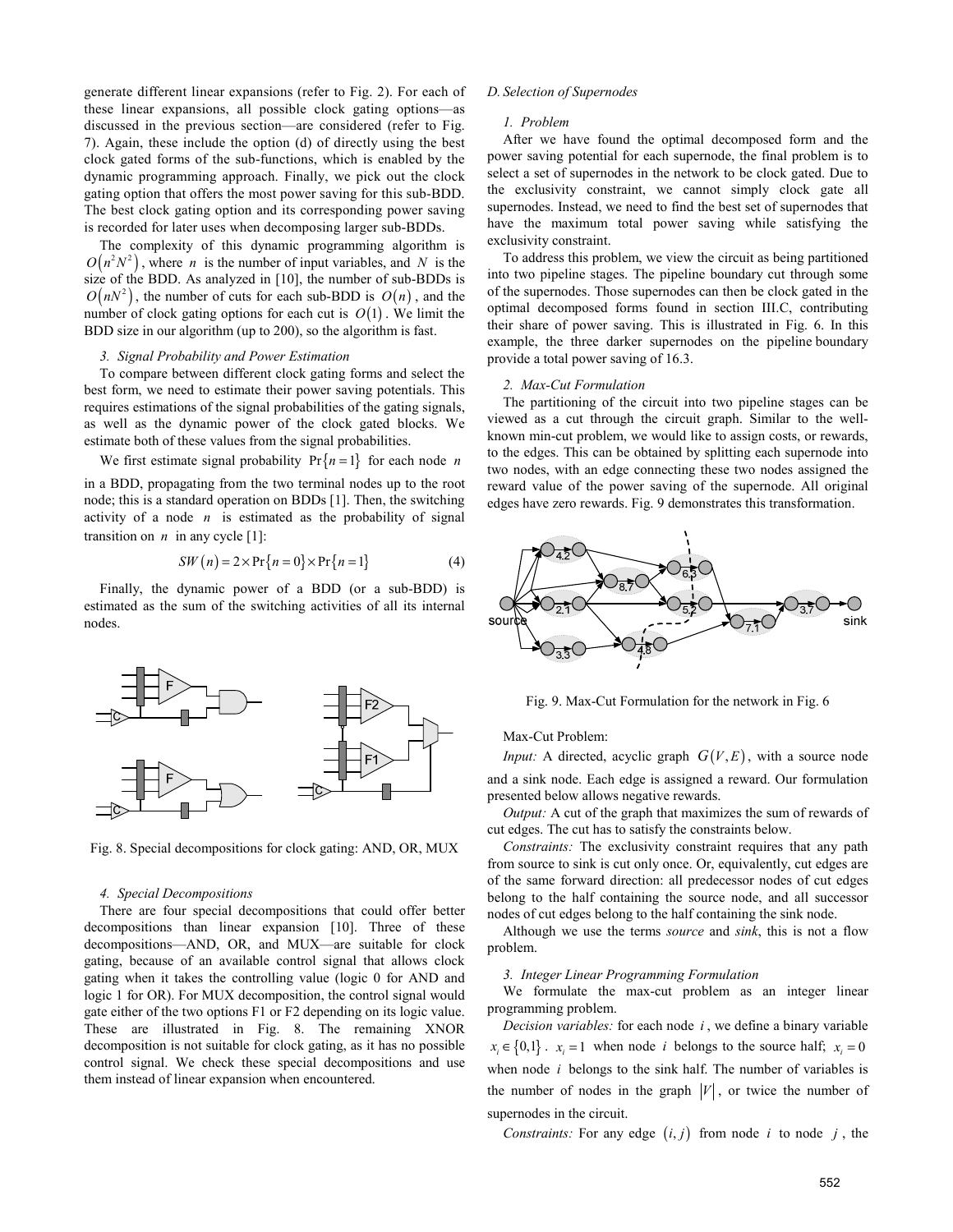only possible values for the pair  $(x_i, x_j)$  are  $(1,1)$  (both nodes are in the source half),  $(1,0)$  (a cut edge), and  $(0,0)$  (both nodes are in the sink half). It cannot take value  $(0,1)$  because that would mean the edge is cut in the reverse direction, violating the constraints. Thus, for each edge  $(i, j)$ , we have a constraint:

$$
x_i - x_j \ge 0 \tag{5}
$$

We observe that the number of constraints is the same as the number of edges in the graph,  $|E|$ .

*Cost function:* Let  $R_{ij}$  be the reward of edge  $(i, j)$ . If the edge is cut, then  $x_i = 1$ ,  $x_i = 0$ , and its contribution to the total reward is  $R_{ij}$ , or  $R_{ij} \times (x_i - x_j)$ . If the edge is not cut, then  $x_i = x_j$ , and its contribution to the total reward is 0, or  $R_i \times (x_i - x_j)$  also. Thus, the cost function, or the negative of the total reward, is:

$$
Cost = -\sum_{\forall edge(i,j)} R_{ij} \times (x_i - x_j)
$$
 (6)

With  $R_{ij}$  given, the cost function is a linear function of all the decision variables  $x_i$ .

#### *4. Linear Programming Equivalence*

In the integer linear programming problem above, all the constraints are of the integer-difference form. Therefore, the constraint matrix is totally unimodular [8]. Thus, we can remove the integer requirements and still have an equivalent optimization problem [9]. The resulting linear programming problem can be readily solved by established techniques, such as the simplex algorithm.

The final linear programming problem is: Minimize:

$$
Cost = \sum_{\forall edge(i,j)} R_{ij} x_j - R_{ij} x_i \tag{7}
$$

Subject to:

$$
x_i - x_j \ge 0 \quad \text{for all edges } (i, j) \tag{8}
$$

$$
0 \le x_i \le 1 \quad \text{for all } x_i \tag{9}
$$

#### IV. EXPERIMENTAL RESULTS

We evaluate the restructuring technique on the 20 benchmarks from the MCNC benchmark suites: the 10 largest combinational and the 10 largest sequential circuits. Before restructuring, we add flip-flops to the PIs and POs of the circuits to make them synchronized and more suitable for pipelining. Because one clock cycle in the original circuits is broken into two pipeline stages in the restructured circuits, the clock frequency of a restructured circuit should be twice the clock frequency of its original circuit. After we obtain the maximum clock frequency  $f_{\text{max}}$  for a restructured circuit from the synthesis tools, the synthesis flow for its original circuit is configured to target a clock frequency of at least  $0.5f_{\text{max}}$ . Note that although the frequency of the restructured circuit is doubled, the actual data switching rate is not doubled, as each pipeline is kept idle every other clock cycle to ensure signal synchronization to be exactly the same as in the original circuit.

To obtain high confident power estimations, we use the industrial tool Altera's PowerPlay Analyzer on placed and routed circuits on FPGAs. Note that our algorithm can target both ASICs and FPGAs. We feed both the original and the restructured circuits to the same Altera's Quartus II flow. The devices are Stratix II family, chosen automatically by Quartus II. After synthesis, placement, and routing (with commands quartus\_map, quartus\_fit, quartus\_asm, quartus\_tan), we use the gate-level power estimator PowerPlay Analyzer to collect power estimations. For each benchmark, PowerPlay Analyzer uses switching activity files generated by the Quartus II simulator from 1000 input vectors. The input vectors are randomly generated with a signal probability of 0.5 and a switching activity of 0.5. Note that we use two different clock frequencies for original and restructured circuits  $(0.5f_{\text{max}})$  and  $f_{\text{max}}$ , resp.), and this is accurately taken into account during power simulation. Thus the dynamic powers of the two configurations are compared at the same level of performance.

Table 1 presents the dynamic power for each circuit, as reported by PowerPlay Analyzer. We see that on average, the restructured circuits are able to reduce dynamic power by 19% over the original, unmodified circuits. Some restructured circuits can save more than 30% dynamic power. Modern circuits adopted advanced process technologies (e.g. triple-oxide, dual  $V_{th}$  transistors, metal gate, and high-k dielectric etc*.*) to reduce leakage power. Thus, dynamic power is still the dominating portion in the total power. However, in our experiments, the mapped benchmarks are much smaller than the available LUTs in the Stratix II devices, and relatively more power is consumed statically by the unused LUTs. This makes total power estimations not that meaningful for comparisons. Therefore we only report the dynamic power consumptions.

Table 1 also includes the area overhead (number of extra LUTs used) of our restructured circuits. This overhead includes the flipflops for the pipelining. On average, our restructuring increased circuit size by 9.3%. For deep submicron technology, this trade-off of some increase of circuit size for considerable reduction of dynamic power is very practical. Power consumption and heat are the more concerned issues, rather than the number of transistors as in the past.

We also carry out a comparison study with [7]. We implement the algorithm presented in that paper, then run through the same synthesis flow described above. Due to the limitation of their approach mentioned in [7] (their proposed method is difficult to apply to multi-level circuits), only small and some medium benchmarks (after conversion to two-level circuits) can be used for comparison, large benchmarks cannot be handled. [7] only reported results with small benchmarks. For larger circuits, converting them to two-level representation leads to the explosion of circuit sizes, which result in very large circuits that consume much more dynamic power than the original circuits. Therefore, we didn't use the largest MCNC benchmarks for this comparison, and only used small and medium benchmarks. The results are presented in Table 2. For small benchmarks, our restructuring algorithm has similar performance (0.7% better) and runs 3X slower, but in absolute term only 2 seconds slower. For medium benchmarks (still small comparing to real world circuits), our algorithm is  $9.3\%$ better in dynamic power reduction and runs 7X faster. More importantly, this shows that our algorithm scales much better for larger circuits.

Although the dynamic programming and supernodes selection steps are optimal in our algorithm, the final results are not, as can be seen in Table 2, where some circuits lose out to [7]. This is because the supernode network generated in III.B is based on heuristics, and more importantly, our dynamic power savings are only estimations at high level, without knowledge of physical steps